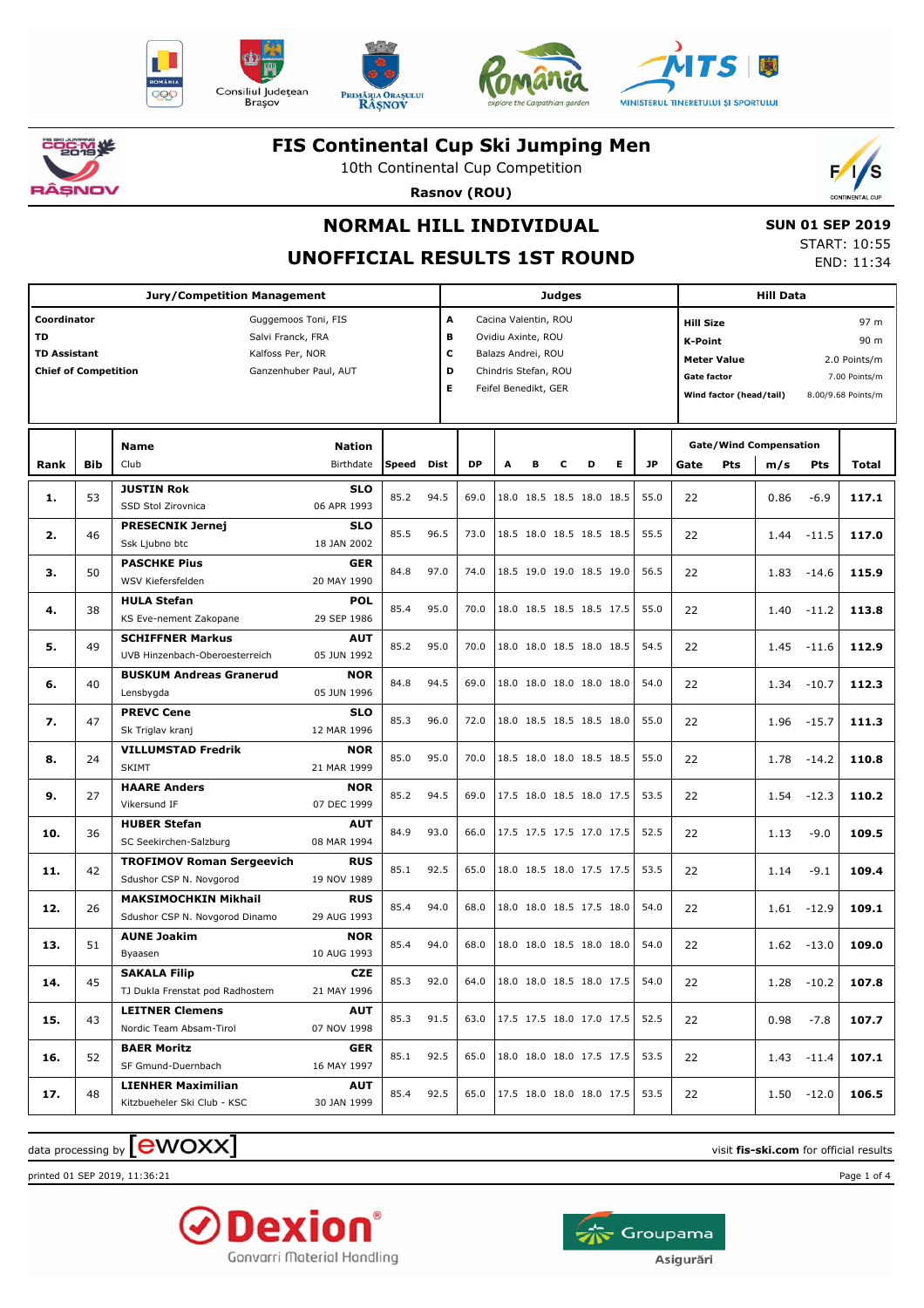











### **FIS Continental Cup Ski Jumping Men**

10th Continental Cup Competition

 $\mathcal{L}$ 

**Rasnov (ROU)**

# **NORMAL HILL INDIVIDUAL**

### **SUN 01 SEP 2019**

#### **UNOFFICIAL RESULTS 1ST ROUND**

| START: 10:55 |            |
|--------------|------------|
|              | END: 11:34 |

|      |            | Name                                                     | <b>Nation</b>             |           |      |           |                          |   |                          |   |    |           | <b>Gate/Wind Compensation</b> |     |      |            |       |
|------|------------|----------------------------------------------------------|---------------------------|-----------|------|-----------|--------------------------|---|--------------------------|---|----|-----------|-------------------------------|-----|------|------------|-------|
| Rank | <b>Bib</b> | Club                                                     | Birthdate                 | Speed     | Dist | <b>DP</b> | A                        | в | c                        | D | E. | <b>JP</b> | Gate                          | Pts | m/s  | <b>Pts</b> | Total |
| 18.  | 5          | <b>KURITA Riki</b><br>Meiji Univ.                        | <b>JPN</b><br>16 SEP 1998 | 84.5      | 93.5 | 67.0      |                          |   | 17.5 18.0 18.0 17.5 18.0 |   |    | 53.5      | 22                            |     | 1.84 | $-14.7$    | 105.8 |
|      |            | <b>HOFFMANN Felix</b>                                    | <b>GER</b>                |           |      |           |                          |   |                          |   |    |           |                               |     |      |            |       |
| 19.  | 31         | SWV Goldlauter                                           | 14 OCT 1997               | 84.9      | 90.5 | 61.0      |                          |   | 18.0 17.5 17.5 17.5 17.0 |   |    | 52.5      | 22                            |     | 0.99 | $-7.9$     | 105.6 |
| 20.  | 41         | <b>WOHLGENANNT Ulrich</b><br>SK Kehlegg-Vorarlberg       | <b>AUT</b><br>01 AUG 1994 | 85.2      | 92.0 | 64.0      |                          |   | 17.5 18.0 17.5 17.5 17.5 |   |    | 52.5      | 22                            |     | 1.51 | $-12.1$    | 104.4 |
| 21.  | 32         | <b>HOLIK Frantisek</b>                                   | <b>CZE</b>                | 85.4      | 91.5 | 63.0      |                          |   | 17.5 17.5 17.5 17.5 17.5 |   |    | 52.5      | 22                            |     | 1.49 | $-11.9$    | 103.6 |
|      |            | LSK Lomnice nad Popelkou-Dukla                           | 23 OCT 1998               |           |      |           |                          |   |                          |   |    |           |                               |     |      |            |       |
| 22.  | 25         | <b>KOMABA Shinya</b>                                     | <b>JPN</b>                | 85.3      | 91.5 | 63.0      |                          |   | 17.5 18.0 17.5 17.0 17.5 |   |    | 52.5      | 22                            |     | 1.61 | $-12.9$    | 102.6 |
|      |            | Tokyo Biso Kogyo Corporation                             | 23 JAN 1996               |           |      |           |                          |   |                          |   |    |           |                               |     |      |            |       |
| 23.  | 22         | <b>GASIENICA Patrick</b>                                 | <b>USA</b>                | 85.1      | 92.5 | 65.0      |                          |   | 17.5 17.5 18.0 17.5 17.5 |   |    | 52.5      | 22                            |     | 1.89 | $-15.1$    | 102.4 |
|      |            | Norge Ski club                                           | 28 NOV 1998               |           |      |           |                          |   |                          |   |    |           |                               |     |      |            |       |
| 24.  | 35         | <b>JUROSZEK Kacper</b><br>Wss Wisla                      | <b>POL</b><br>05 JUN 2001 | 85.3      | 92.0 | 64.0      |                          |   | 17.0 17.5 17.5 17.5 17.5 |   |    | 52.5      | 22                            |     | 1.77 | $-14.2$    | 102.3 |
| 24.  | 14         | <b>CACINA Daniel Andrei</b>                              | <b>ROU</b>                | 85.1      | 91.5 | 63.0      |                          |   | 17.0 17.5 17.0 17.0 16.5 |   |    | 51.0      | 22                            |     | 1.46 | $-11.7$    | 102.3 |
|      |            | Cs Dinamo rasnov                                         | 17 OCT 2001               |           |      |           |                          |   |                          |   |    |           |                               |     |      |            |       |
| 26.  | 44         | <b>ERIKSEN Sander Vossan</b><br>Baekkelaget Sk           | <b>NOR</b><br>29 DEC 2000 | 85.0      | 89.0 | 58.0      |                          |   | 17.0 17.0 17.0 16.5 16.5 |   |    | 50.5      | 22                            |     | 0.81 | $-6.5$     | 102.0 |
| 26.  | 37         | <b>HAAGEN David</b>                                      | <b>AUT</b>                | 84.8      | 89.5 | 59.0      |                          |   | 17.0 17.5 17.5 17.5 17.0 |   |    | 52.0      | 22                            |     | 1.13 | $-9.0$     | 102.0 |
|      |            | ESV Muerzzuschlag                                        | 06 APR 2002               |           |      |           |                          |   |                          |   |    |           |                               |     |      |            |       |
| 28.  | 3          | <b>KOS Lovro</b>                                         | <b>SLO</b>                | 84.9      | 91.0 | 62.0      |                          |   | 17.5 18.0 18.0 17.5 17.0 |   |    | 53.0      | 22                            |     | 1.70 | $-13.6$    | 101.4 |
|      |            | SSK Ilirija                                              | 23 JUL 1999               |           |      |           |                          |   |                          |   |    |           |                               |     |      |            |       |
| 29.  | 16         | <b>URLAUB Andrew</b><br>Flying Eagles Ski Club           | <b>USA</b><br>12 APR 2001 | 85.3      | 90.5 | 61.0      |                          |   | 17.0 17.5 17.5 17.0 17.0 |   |    | 51.5      | 22                            |     | 1.52 | $-12.2$    | 100.3 |
|      |            | <b>KALINICHENKO Vitaliy</b>                              | <b>UKR</b>                |           |      |           |                          |   |                          |   |    |           |                               |     |      |            |       |
| 30.  | 39         | ShVSM of Ivano-Frankivsk                                 | 09 AUG 1993               | 85.4      | 92.5 | 65.0      |                          |   | 15.0 15.5 16.0 15.5 16.0 |   |    | 47.0      | 22                            |     | 1.53 | $-12.2$    | 99.8  |
| 30.  | 15         | <b>WATANABE Rikuta</b>                                   | <b>JPN</b>                | 85.4      | 91.0 | 62.0      |                          |   | 18.0 18.0 18.0 17.5 18.0 |   |    | 54.0      | 22                            |     | 2.02 | $-16.2$    | 99.8  |
|      |            | Tokyo Biso Kogyo Corporation                             | 09 JUL 1995               |           |      |           |                          |   |                          |   |    |           |                               |     |      |            |       |
| 32.  | 21         | <b>MAERKL Kilian</b><br>Sc Partenkirchen                 | <b>GER</b><br>10 APR 2000 | 84.9      | 89.0 | 58.0      |                          |   | 17.0 17.5 17.0 17.0 17.0 |   |    | 51.0      | 22                            |     | 1.40 | $-11.2$    | 97.8  |
|      |            | <b>LISSO Justin</b>                                      | <b>GER</b>                |           |      |           |                          |   |                          |   |    |           |                               |     |      |            |       |
| 33.  | 20         | Wsv Schmiedefeld                                         | 12 DEC 1999               | 85.1      | 89.0 | 58.0      |                          |   | 17.0 17.0 16.5 16.5 16.0 |   |    | 50.0      | 22                            |     | 1.36 | $-10.9$    | 97.1  |
| 34.  | 34         | <b>NIZNIK Adam</b>                                       | <b>POL</b>                | 85.1      | 89.0 | 58.0      |                          |   | 17.0 17.0 17.0 17.0 17.0 |   |    | 51.0      | 22                            |     | 1.53 | $-12.2$    | 96.8  |
|      |            | Ts Wisla zakopane                                        | 07 OCT 2002               |           |      |           |                          |   |                          |   |    |           |                               |     |      |            |       |
| 34.  | 10         | <b>DEAN Decker</b><br>Steamboat Springs winter sports cl | <b>USA</b><br>08 AUG 2000 | 85.3 89.0 |      | 58.0      | 16.0 16.5 16.5 16.0 17.0 |   |                          |   |    | 49.0      | 22                            |     | 1.27 | $-10.2$    | 96.8  |
|      |            | <b>FUCHS Tim</b>                                         | <b>GER</b>                |           |      |           |                          |   |                          |   |    |           |                               |     |      |            |       |
| 36.  | 29         | SC Degenfeld                                             | 03 AUG 1997               | 84.8      | 86.5 | 53.0      |                          |   | 17.0 17.5 17.0 17.5 17.0 |   |    | 51.5      | 22                            |     | 1.02 | $-8.2$     | 96.3  |
| 37.  | 30         | <b>RUPITSCH Markus</b><br>KSG Klagenfurt-Kaernten        | <b>AUT</b><br>08 NOV 1997 | 85.1      | 87.5 | 55.0      |                          |   | 16.5 17.5 17.0 17.0 17.0 |   |    | 51.0      | 22                            |     | 1.34 | $-10.7$    | 95.3  |
|      |            | <b>MARUSIAK Yevhen</b>                                   | UKR                       |           |      |           |                          |   |                          |   |    |           |                               |     |      |            |       |
| 38.  | 28         | ShVSM of Ivano-Frankivsk                                 | 16 MAR 2000               | 84.6      | 85.5 | 51.0      |                          |   | 17.0 17.5 16.5 17.0 16.5 |   |    | 50.5      | 22                            |     | 0.97 | $-7.8$     | 93.7  |

## $\alpha$  data processing by  $\boxed{\text{ewOX}}$

printed 01 SEP 2019, 11:36:21 Page 2 of 4



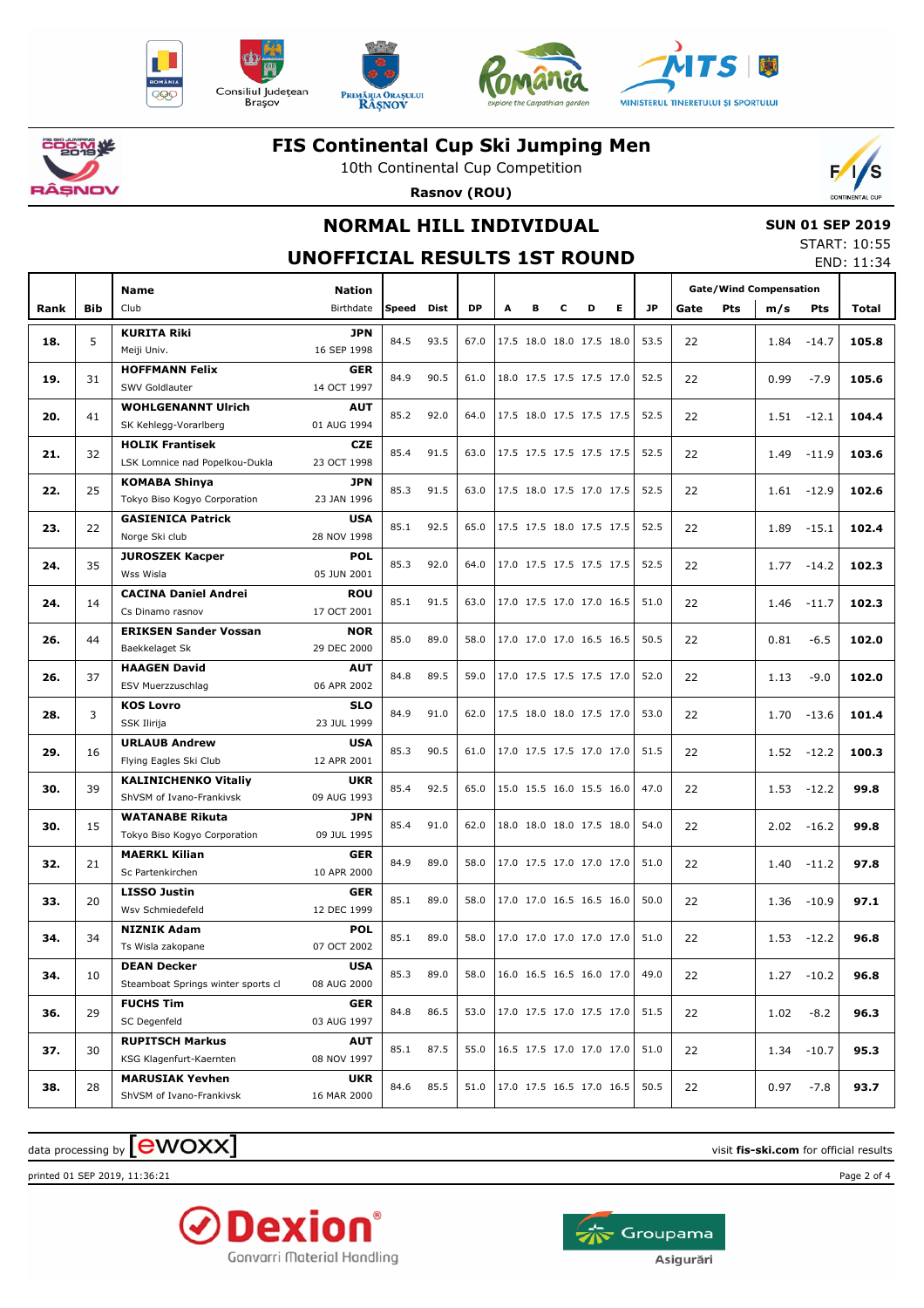











### **FIS Continental Cup Ski Jumping Men**

10th Continental Cup Competition

**Rasnov (ROU)**

# **NORMAL HILL INDIVIDUAL**

## **SUN 01 SEP 2019**

#### **UNOFFICIAL RESULTS 1ST ROUND**

| START: 10:55 |            |
|--------------|------------|
|              | END: 11:34 |

|      |                | <b>Name</b>                     | <b>Nation</b>             |       |             |           |     |      |             |                          |                          |                          | <b>Gate/Wind Compensation</b> |            |      |            |       |         |      |  |  |  |
|------|----------------|---------------------------------|---------------------------|-------|-------------|-----------|-----|------|-------------|--------------------------|--------------------------|--------------------------|-------------------------------|------------|------|------------|-------|---------|------|--|--|--|
| Rank | <b>Bib</b>     | Club                            | Birthdate                 | Speed | <b>Dist</b> | <b>DP</b> | A   | в    | c           | D                        | E.                       | <b>JP</b>                | Gate                          | <b>Pts</b> | m/s  | <b>Pts</b> | Total |         |      |  |  |  |
| 39.  | 13             | <b>GRILC Tjas</b>               | <b>SLO</b>                | 84.8  | 87.5        | 55.0      |     |      |             | 17.5 17.0 17.0 17.0 17.0 |                          | 51.0                     | 22                            |            | 1.58 | $-12.6$    | 93.4  |         |      |  |  |  |
|      |                | Ssd Stol zirovnica              | 03 SEP 2001               |       |             |           |     |      |             |                          |                          |                          |                               |            |      |            |       |         |      |  |  |  |
| 40.  | 19             | <b>PILCH Tomasz</b>             | <b>POL</b>                | 84.9  | 86.5        | 53.0      |     |      |             | 17.0 17.5 17.0 17.0 17.5 |                          | 51.5                     | 22                            |            | 1.64 | $-13.1$    | 91.4  |         |      |  |  |  |
|      |                | WSS Wisla                       | 20 OCT 2000               |       |             |           |     |      |             |                          |                          |                          |                               |            |      |            |       |         |      |  |  |  |
| 41.  | 4              | <b>NAGAMINE Hisaki</b>          | <b>JPN</b><br>29 APR 1997 | 84.6  | 86.5        | 53.0      |     |      |             | 17.0 17.5 16.5 17.0 16.5 |                          | 50.5                     | 22                            |            | 1.66 | $-13.3$    | 90.2  |         |      |  |  |  |
|      |                | <b>GRUSZKA Mateusz</b>          | <b>POL</b>                |       |             |           |     |      |             |                          |                          |                          |                               |            |      |            |       |         |      |  |  |  |
| 42.  | 12             | Azs Zakopane                    | 04 APR 2001               | 85.0  | 86.5        | 53.0      |     |      |             | 17.0 17.5 16.5 17.0 16.5 |                          | 50.5                     | 22                            |            | 1.76 | $-14.1$    | 89.4  |         |      |  |  |  |
|      |                | <b>TOROK Eduard</b>             | <b>HUN</b>                |       |             |           |     |      |             |                          |                          |                          |                               |            |      |            |       |         |      |  |  |  |
| 43.  | 18             | Koszegi Sport Egyesulet         | 02 MAY 1997               | 84.4  | 84.0        | 48.0      |     |      |             |                          | 17.0 17.0 17.0 16.5 16.5 | 50.5                     | 22                            |            | 1.43 | $-11.4$    | 87.1  |         |      |  |  |  |
| 44.  | 11             | <b>HABDAS Jan</b>               | <b>POL</b>                | 85.1  | 83.0        | 46.0      |     |      |             | 16.5 16.5 16.5 16.5 16.5 |                          | 49.5                     | 22                            |            |      |            | 82.9  |         |      |  |  |  |
|      |                | Lks Klimczok bystra             | 02 DEC 2003               |       |             |           |     |      |             |                          |                          |                          |                               |            | 1.58 | $-12.6$    |       |         |      |  |  |  |
| 45.  | 17             | <b>OSTERC Aljaz</b>             | <b>SLO</b>                | 84.4  | 83.0        | 46.0      |     |      |             | 16.5 16.5 16.5 16.5 16.5 |                          | 49.5                     | 22                            |            | 1.77 | $-14.2$    | 81.3  |         |      |  |  |  |
|      |                | Ssk Velenje                     | 02 MAR 1999               |       |             |           |     |      |             |                          |                          |                          |                               |            |      |            |       |         |      |  |  |  |
| 46.  | 33             | <b>SAETHER Rishi</b>            | <b>NOR</b>                | 84.7  | 80.5        | 41.0      |     |      |             | 16.5 16.5 16.0 16.5 16.5 |                          | 49.5                     | 22                            |            | 1.21 | $-9.7$     | 80.8  |         |      |  |  |  |
|      |                | Liabygda                        | 08 JAN 1997               |       |             |           |     |      |             |                          |                          |                          |                               |            |      |            |       |         |      |  |  |  |
| 47.  | 9              | <b>SPULBER Mihnea Alexandru</b> | <b>ROU</b>                | 84.9  | 80.5        | 41.0      |     |      |             | 16.5 16.5 16.0 16.5 16.0 |                          | 49.0                     | 22                            |            | 1.64 | $-13.1$    | 76.9  |         |      |  |  |  |
|      |                | Acs Sacele                      | 11 DEC 2000               |       |             |           |     |      |             |                          |                          |                          |                               |            |      |            |       |         |      |  |  |  |
| 48.  | $\mathbf{1}$   | <b>FELDOREAN Andrei</b>         | <b>ROU</b>                | 84.2  | 77.5        |           |     | 35.0 |             |                          |                          | 15.5 16.0 16.0 16.0 16.0 |                               | 48.0       | 22   |            | 1.69  | $-13.5$ | 69.5 |  |  |  |
|      |                | Acs Sacele                      | 13 APR 2000               |       |             |           |     |      |             |                          |                          |                          |                               |            |      |            |       |         |      |  |  |  |
| 49.  | 8              | <b>SAMEC Matevz</b>             | <b>SLO</b>                | 83.7  | 77.0        | 34.0      |     |      |             | 14.5 14.5 15.0 14.5 15.0 |                          | 44.0                     | 22                            |            | 1.42 | $-11.4$    | 66.6  |         |      |  |  |  |
|      |                | SSK Ljubno BTC                  | 20 AUG 1997               |       |             |           |     |      |             |                          |                          |                          |                               |            |      |            |       |         |      |  |  |  |
| 50.  | 6              | <b>LAUCHLAN Nigel</b>           | <b>CAN</b>                | 84.8  | 73.5        | 27.0      |     |      |             | 16.0 15.5 16.0 16.0 16.0 |                          | 48.0                     | 22                            |            | 1.28 | $-10.2$    | 64.8  |         |      |  |  |  |
|      |                | Altius Nordic SC                | 03 MAR 1996               |       |             |           |     |      |             |                          |                          |                          |                               |            |      |            |       |         |      |  |  |  |
| 51.  | $\overline{2}$ | <b>PACURAR Radu Mihai</b>       | <b>ROU</b>                | 84.6  | 74.0        | 28.0      |     |      |             | 15.5 15.0 15.5 15.5 15.5 |                          | 46.5                     | 22                            |            | 1.91 | $-15.3$    | 59.2  |         |      |  |  |  |
|      |                | Cs Dinamo rasnov                | 06 SEP 2001               |       |             |           |     |      |             |                          |                          |                          |                               |            |      |            |       |         |      |  |  |  |
| 52.  | 7              | <b>MOLNAR Florian</b>           | <b>HUN</b>                | 84.8  | 80.5        | 41.0      | 9.5 |      | 7.5 7.5 8.5 |                          | 9.0                      | 25.0                     | 22                            |            | 1.26 | $-10.1$    | 55.9  |         |      |  |  |  |
|      |                | Koszegi SE                      | 14 MAR 2002               |       |             |           |     |      |             |                          |                          |                          |                               |            |      |            |       |         |      |  |  |  |

| Did not start |               |  |  |  |  |  |  |  |  |
|---------------|---------------|--|--|--|--|--|--|--|--|
| Bib           | <b>Name</b>   |  |  |  |  |  |  |  |  |
| 23            | VASKUL Andrii |  |  |  |  |  |  |  |  |

| <b>Weather Information</b> |         |      |                 |              |     |     |  |  |  |  |  |
|----------------------------|---------|------|-----------------|--------------|-----|-----|--|--|--|--|--|
|                            |         | Air  | <b>Humidity</b> | Wind $[m/s]$ |     |     |  |  |  |  |  |
|                            | Weather | [°C] | [%]             | Min          | Avg | Max |  |  |  |  |  |
| 1st round                  | sunny   | 23   | 61              | 0.8          | 1.4 | 2.0 |  |  |  |  |  |

 $\alpha$  data processing by  $\boxed{\text{ewOX}}$ 

printed 01 SEP 2019, 11:36:21 Page 3 of 4